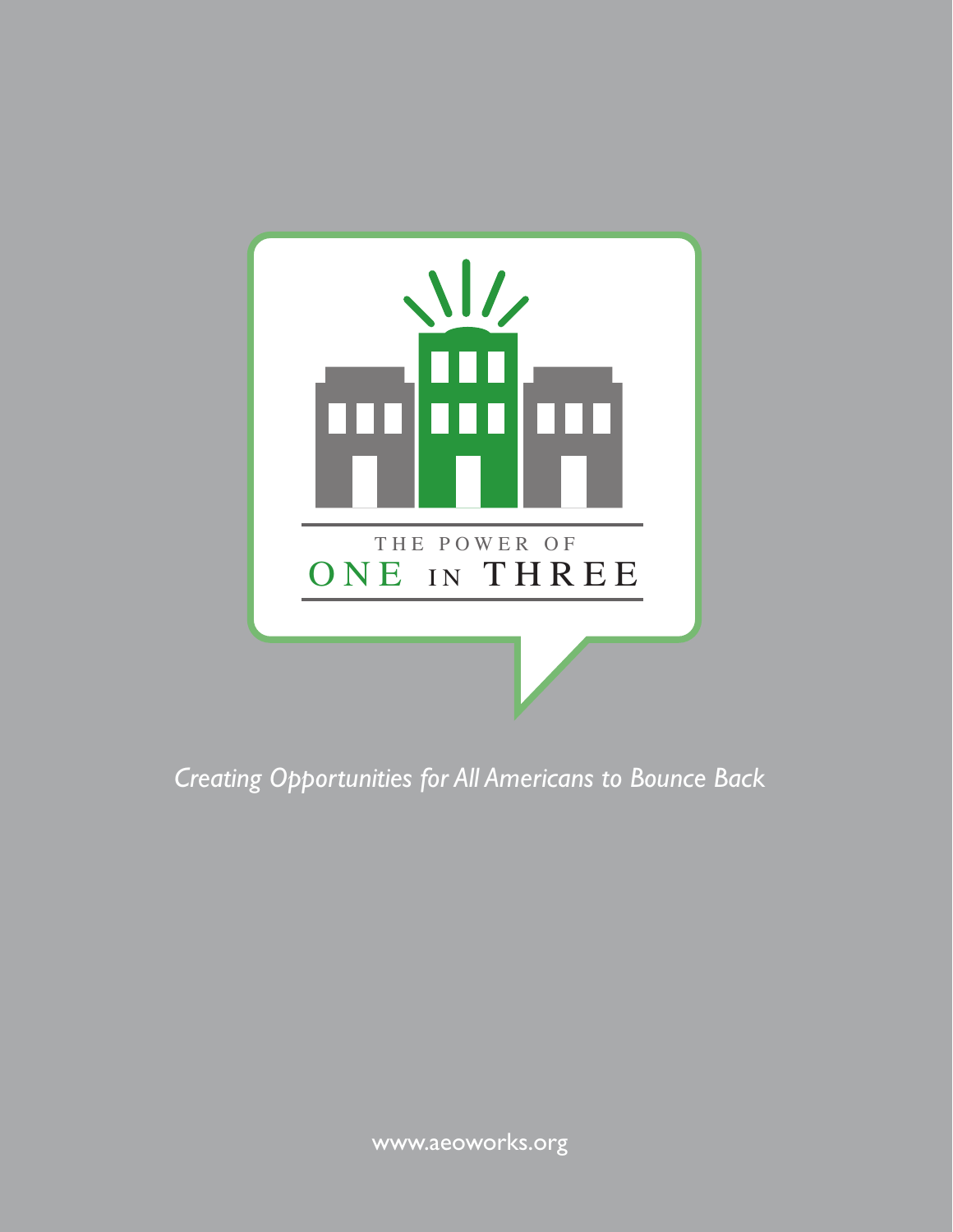

# **The Challenge of the Decade: Economic Bounce Back**

According to the Bureau of Labor Statistics, 9.6% of Americans were unemployed as of year-end 2010. That's 14,825,000 people. What's more, "nearly 11 percent of unemployed persons had been looking for work for about 2 years or more in the fourth quarter of 2010."

Faced with these staggering statistics, the single most important issue of this decade is "bounce back." It's imperative. The economy must continue to show signs of a rebound so confidence can return, demand can grow—and businesses on Main Street can recover and flourish.

## **The Power of One in Three**

If the economy is going to bounce back, it must happen on Main Street. "Micro" or very small businesses represent more than 80% of all businesses in the U.S. Last year, more Americans became entrepreneurs than any time in the last 15 years. Whether these individuals are in construction, provide services, or run a restaurant, they are everywhere. In fact…

#### *If just one in three microenterprises hired a single employee, the US would be at full employment.*

Focusing on Main Street businesses is a high-impact, less risky path than simply betting on the next new, VC-backed game-changing innovation. The odds of turning a venture-backed start-up into a billion dollar business are at best 1 in 20,000. Placing all of our bets on the rare mix required for the next new thing to succeed will not solve our unemployment problems.

By contrast, business models for Main Street businesses are well understood. Success is primarily a matter of execution. Of course, there are barriers and hurdles, but they can be resolved. We're not saying this will be easy. Rather that it is possible and that it matters:

*The median net worth of business owners is almost 2.5 times higher than non-business owners. For a black woman, the difference is more than 10x. For a Latino man, the difference is 5x.*

## **Barriers to Impact: Availability and Access**

There is no shortage of determined, committed, and capable entrepreneurs who need to be appropriately capitalized and coached. However, there is an availability, access, and impact problem—not just access to capital but access to opportunities.

Most Main Street business owners and aspiring business owners don't get what they need to succeed. It's not because of lack of effort. Main Street businesses tend to suffer from an availability problem. There are not enough





services, products, or opportunities that meet the unique needs of these businesses and their owners.

The typical Main Street business is run by a passionate, tenacious, and determined owner. Odds are that person does not have a dedicated finance department, a marketing department, or an HR team—all resources that a larger company could deploy to plan, assess, and act.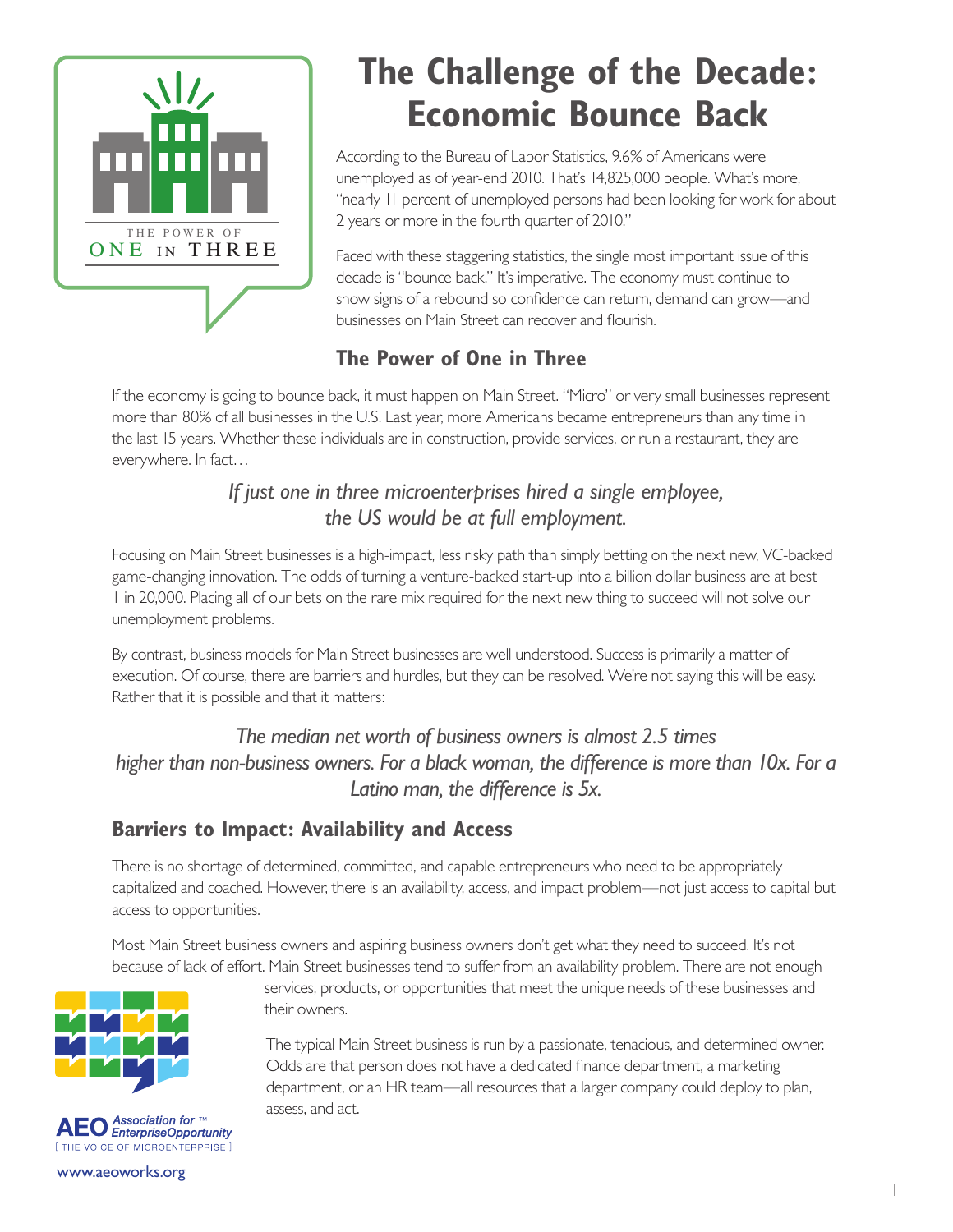**"If just one in three Main Street businesses hired one employee, then the US would be at full employment."**

This reality, coupled with the high costs for traditional commercial banks and other companies to serve this market segment, frequently leaves Main Street business owners without capital, services, and products to meet their needs.

Some business owners and aspiring business owners must overcome additional hurdles of access. These underserved business owners are individuals who are unable to make use of available solutions to their needs typically as a consequence of their starting wealth.

If we can solve the twin problems of availability and access, we will increase the impact millions of business owners have on the economy and their communities, while unleashing the power of new markets.

## **Making it Happen**

Unlocking Main Street's growth potential will require coordinated actions among individuals, companies, non-profits, foundations, and government. No single actor or group can solve the complex challenges of availability and access. The good news is that while the need is great, solutions are in reach.

For the last year, the Association for Enterprise Opportunity (AEO) has sought to understand the system in which underserved business owners operate. We started from the perspective of the business owners. Who are they? What do they need? We pored over data—much that others have seen and some that we collected for the first time. We talked to owners and experts.

We then turned to the organizations that we know best: hundreds of non-profit organizations around the country that provide services and capital to business owners and aspiring business owners. We talked to the leaders who seek to improve their communities and the lives of the people in them. We talked to their partners, investors, and funders. We also joined forces with the Nonprofit Finance Fund to analyze the financial health of their organizations.

And when we thought we saw a path forward, we began to engage other partners who are equally committed to uncovering opportunities to better reach underserved businesses and business owners. Together, we are launching the Catalyst Initiative, a suite of programs and partnerships to better reach underserved entrepreneurs and help the leadership of domestic microenterprise organizations prepare for inevitable change.

Non-profit organizations like The Grameen Foundation's Bankers without Borders™ program, California Resources & Training (CARAT), and Credit Builders Alliance have joined us, along with commercial banks like Citi and a growing list of other firms.

Together we can help America's Main Street businesses bounce back.

*Let us share with you what we've learned and what we are doing…*



 $\overline{\phantom{a}}$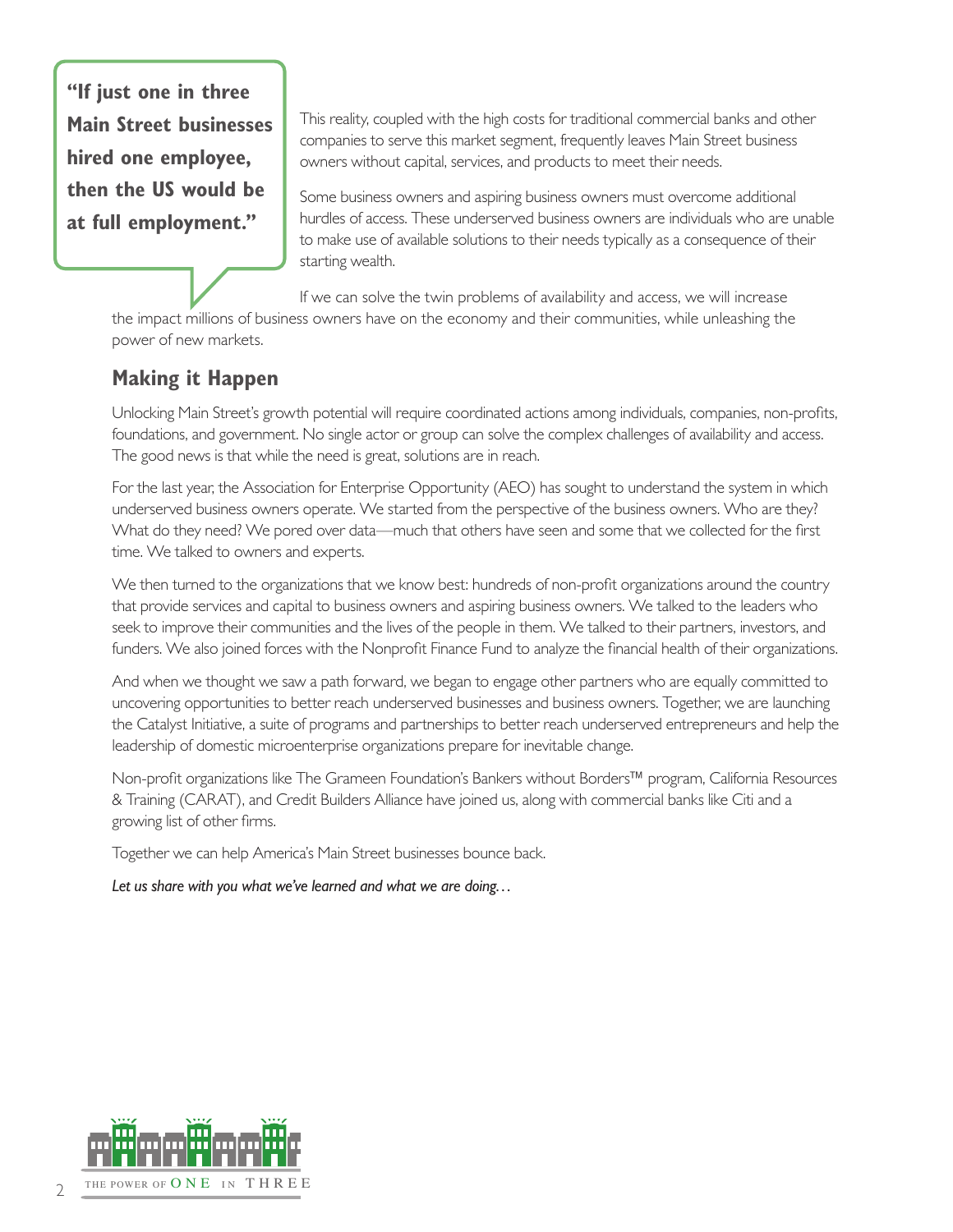#### **ONE IN THREE: HOW THE AMERICAN ECONOMY CAN BOUNCE BACK**

Consider this astonishing fact:

"If demand for microenterprise-intensive services and products was met locally in communities around the United States, we could create 10-16 million new jobs."\*

#### *Last year alone, the major U.S. commercial banks turned down roughly one million applications for small business financing.2*

And this number reflects only Main Street businesses whose situations were sufficiently promising to even be considered for financing by commercial banks. At the other end of the spectrum, an additional one million U.S. households—without access to mainstream banking services—borrowed small-dollar short-term loans for business purposes.<sup>3</sup>

Yet even these numbers don't tell the whole story. Some groups of Main Street business owners struggle even more to succeed:

- *Just over 5% of all businesses generate annual sales greater than \$1 million.* For women, Latinos, and Native Americans, the rate falls to only 2%. For Black business owners, the rate is under 1%.<sup>4</sup>
- *The odds that a Black business owner in the U.S. will have annual revenues of less than \$100,000 are almost 20% higher than for peers*. 5
- *A female business owner in the Pacific Northwest has only 14% chance of generating \$100,000 in annual sales* the highest odds compared to women in other regions of the country.<sup>6</sup>
- *There are over 40 million people living at or below the poverty line for whom self-employment is likely to be their*  most viable economic option.<sup>7</sup> If a million people who rely on mainstream banking services can't secure capital, what hope should these people have?

Fortunately, this is not the end of the story. It doesn't have to be this way:

- *Current programs, products, and services could reach more people:* Operating model innovations can reduce the costs to serve low-wealth business borrowers by more than 65% without necessarily sacrificing personal touch. Product innovations can push opportunities to businesses and business owners who previously lacked access.
- *Businesses could become more competitive for procurement opportunities:* As one example, each percentage point of procurement spend by the Federal government alone that could flow to small, disadvantaged businesses represents \$5 billion.
- *Micro-businesses could connect to international trade routes:* Access to logistics services and distribution networks need not be a barrier for microbusinesses to participate in international trade. A 1% share of imports to developing countries is worth \$37B USD. If U.S. micro-businesses increased their share of imports by countries in sub-Saharan Africa alone to parity with India and China, it would be worth ~\$5B.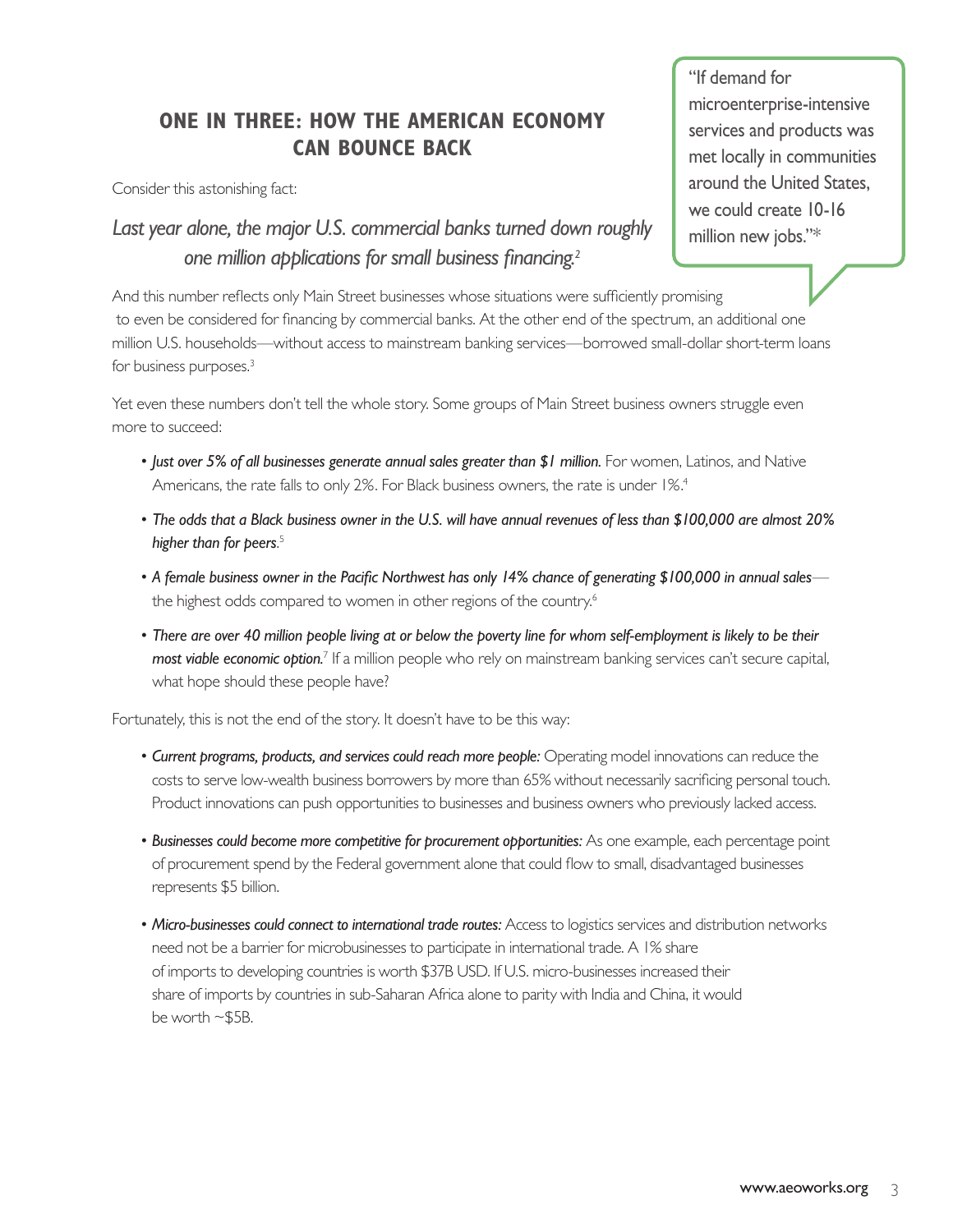"A \$5K increase in revenues per microbusiness per year would generate more than \$20B. That's less than \$500 in additional sales per month per business."

## **CONSTRAINED BY COST STRUCTURES AND CAPACITY**

Traditional commercial banks are constrained in part by the relatively high costs of their business underwriting models. Rigorous and thus expensive processes to evaluate small loans manage risk but eat into profitability, often leaving Main Street business owners without the financing they need.

As a result, commercial banks typically work with non-profits to fill this gap since they tend to have trusted relationships with business owners and aspiring business owners in communities across the country. These organizations are on the ground and in the trenches. They can and do take risks that others are not able or willing to take.

However, in spite of often high-impact collaborations, bank executives raise concerns about the capacity of nonprofits as well as the system's ability to absorb the capital and other resources that banks could deploy.

In order to gain a better understanding of the current situation, we conducted an analysis of the "financial health" of nearly 500 non-profit organizations that provide financing and services to underserved businesses across the country. The results of this analysis underscore capacity concerns. Moreover, despite historically strong capital structures and financial management among the non-profits in the sector, their current financial positions leave them unable to invest in change.

#### **Financial Health Assessment and Sector Scan**

Here's a snapshot of the financial health of the non-profit organizations that provide capital and services to underserved businesses and aspiring business owners:

- Current cost structures preclude non-profit organizations in the sector from meeting the needs of underserved entrepreneurs: Reaching ~80% of underserved business owners at current costs would require more than \$20B, which represents just under half of total giving by U.S. foundations in 2009.<sup>8</sup>
- As demand for capital and services increases, expense is generally growing much faster than revenue. As a result, margins are decreasing across the board. This puts serious constraints on operating liquidity and in the near term will put some organizations at risk.
- Liquidity constraints threaten both large and small organizations. Although large organizations may be more accustomed to managing against these constraints, neither big or small organizations are well-positioned to invest in capacity building and growth.
- Service providers are by far the most precarious: median months of unrestricted liquid net assets have been steadily declining since 2006. In 2009, the median value among pure service providers was one month of liquidity.
- Government generally represents an increasing share of the source of operating budgets for all organizations. The median across the entire sample is almost 50%. Not surprisingly, the growth has been most pronounced in organizations with annual operating budgets below \$1M. Yet the dollar value is highest among the largest organizations. Given the current fiscal environment, this presents a significant risk.

Not surprisingly, the lack of liquidity and funds to invest in capacity-building and growth is seen by practitioners as one of their most serious challenges. As the Executive Director of one large, high performing lending organization told us, "We're so busy trying to raise operating funds to do what we do that it's a challenge to raise funds for innovation, growth, and getting to the next level."

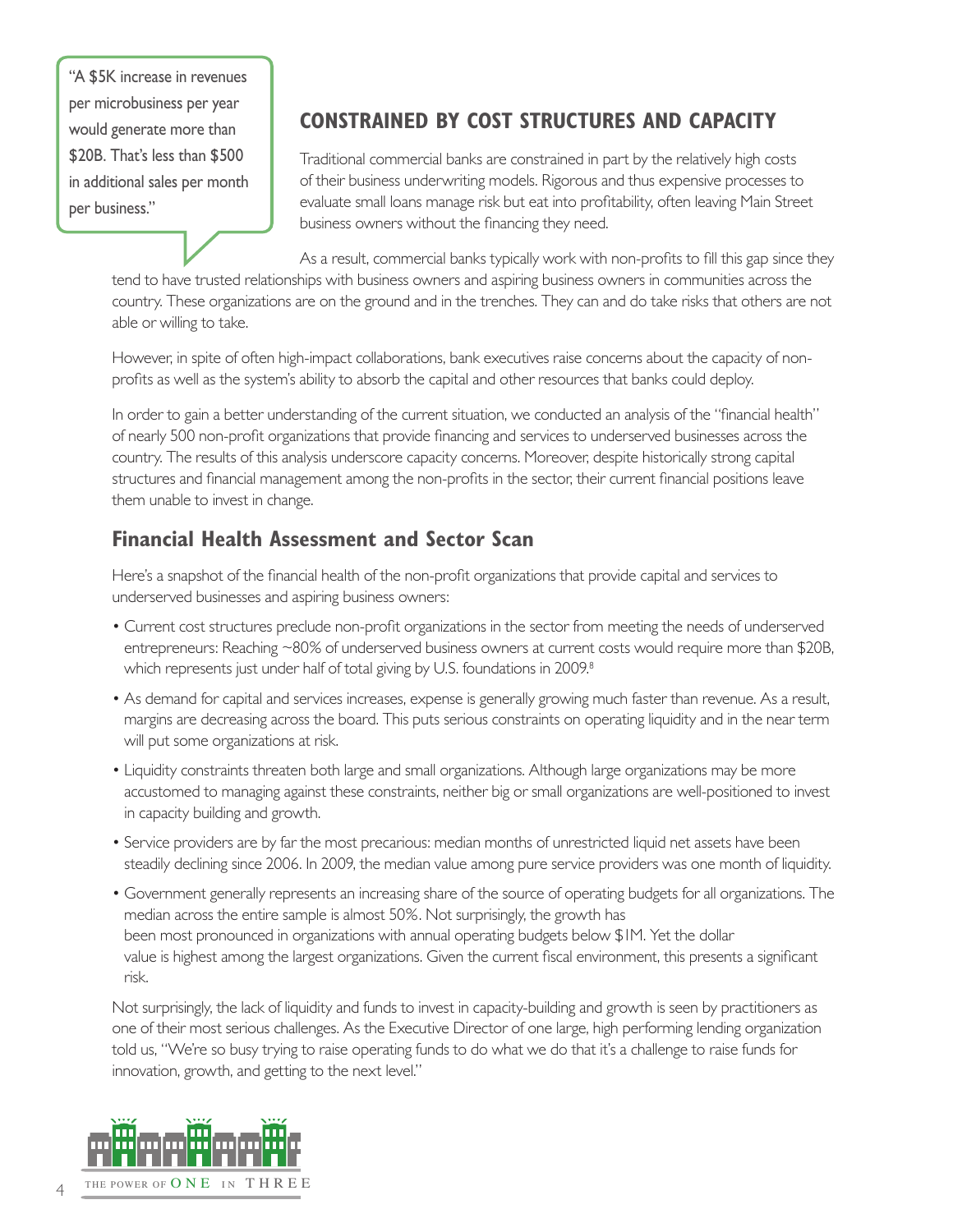#### **THE PATH FORWARD: UNLEASHING THE POWER OF ONE IN THREE**

We recognize that the frustration expressed by that Executive Director is real. However, there seems to be a chicken and egg problem: Demand is growing, cost structures make it nearly impossible to meet needs, and practically no one has capital to invest in building capacity or in growth.

Yet funds won't flow from traditional or new sources until and unless investors have confidence that the needs of underserved business owners or aspiring entrepreneurs can be met and that the odds of success are high.

We need to think about solutions differently than we have to date. Organizations need to think about how they best serve their communities. We all need to think about our collective impact.

Each organization needs to make critical choices about how it will contribute to more effectively and efficiently reaching underserved entrepreneurs. In some cases, this will mean doing more of the same and pushing performance to the next level. In other cases, it will require re-thinking operating models and activities.

Reaching underserved businesses and aspiring business owners is not about the size of any single organization but rather impact and total coverage from the ecosystem of organizations and resources available nationally, regionally or locally.

There isn't a simple answer or a one-size-fits-all approach. Funding is an issue for everyone, but there is much more that needs to be addressed. It's about enabling thoughtful and deliberate resource allocation decisions. It's about investing in building capacity for the activities that drive impact. Lastly, it's about connecting people, ideas, and organizations quickly and effectively.

#### **Introducing the Catalyst Initiative**

In response to what we have found, we are launching a suite of programs and partnerships designed to unlock the potential of low-wealth entrepreneurs by strengthening the capacity and reach of the non-profits that serve them. By design, the Catalyst Initiative seeks to combine a solid fact base as well as insights into performance drivers with resources to help leadership teams of domestic microenterprise development organizations plan and prepare for change.

In order to create a space to unleash the power of One in Three, the Catalyst Initiative programs and partnerships are focused on four primary areas:

- *1. Enabling better decision-making and resource allocation:* AEO has joined forces with Bankers without Borders™, the volunteer arm of The Grameen Foundation, to deploy their pro bono consulting teams in the United States. These skilled volunteers will be able to provide non-profit executives decision support in a range of areas including market sizing and loan fund economics. We are also partnering with national law firms to channel pro bono legal support to our members.
- *2. Channeling funds to invest in capacity and growth:* Based on the findings of our "financial health" analysis, AEO and the Nonprofit Finance Fund are working on the design and development of an investment vehicle to provide much needed funds to support capacity-building and change where needed.
- *3. Scaling services and products that work and developing new ones:* AEO members represent both fertile testing ground for innovation and sources of insight into market needs. Our reach and relationships provide us with the opportunity to change the economics of scale by replicating proven programs without sacrificing local control and creating "toolkits" to promote innovation and experimentation.<sup>9</sup>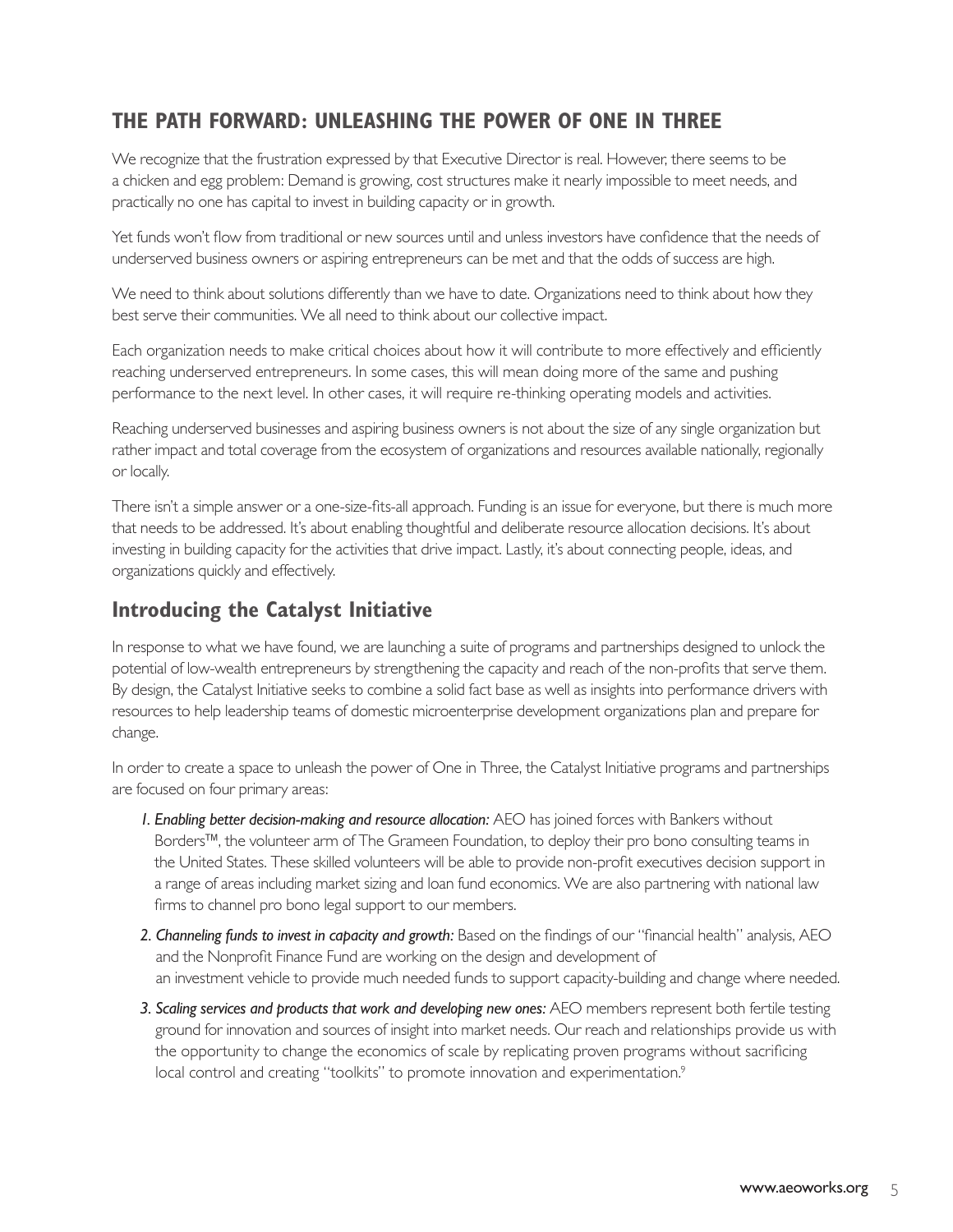*4. Rationalizing the policy framework:* At present, efforts to support underserved business owners and aspiring business owners are at best a patchwork of programs and policies designed for a different era. The world has changed and we believe that policies must catch up. AEO is joining forces with other advocacy organizations under the umbrella of One in Three. Our aim is to create a policy framework that aligns incentives and promotes wealth and job creation through self-employment.

#### **Building Momentum from Where We Are**

The Catalyst Initiative isn't about reinventing the wheel. It's about taking what works, spreading it, and channeling resources for change. There is already much good work underway upon which to build.

Around the country, high performing organizations like the Community First Fund and The Good Work Network are enabling underserved businesses to start and grow. In 2010, the Community First Fund lent more than \$2 million to underserved businesses in a 13-county footprint of Pennsylvania that includes 5 cities designated as "economically struggling." The Good Work Network serves more than 700 clients in New Orleans each year and connects contractors with market opportunities. By developing trusted relationships in the communities in which they work, these local organizations are making a difference for underserved entrepreneurs.

At the same time we are seeing new services and service delivery models, new operating models with supporting tools, new capitalization strategies as well new entrants engaging with existing non-profits and networks.

Enterprise Virginia is creating an innovative and replicable public-private partnership model that seeks to connect underserved communities in the state of Virginia to financial, intellectual, social capital and ultimately international trade routes. Credit Builders Alliance has pioneered a shared technology

platform to enable more than 100 non-profit lenders to report business loan repayments to the major national credit bureaus. To date, nearly 10,000 entrepreneurs have built their credit histories as a result of this service.

These organizations and others like them leave us confident that high impact activity and experimentation is underway. By launching the Catalyst Initiative, AEO is committed to providing the support and the resources to accelerate much needed change in the sector.

To unleash the power of One in Three, we must all engage. AEO can lead the way but we'll need your help. Won't you join us?

- <sup>1</sup> Kauffman Foundation Index of Entrepreneurial Activity 1996 -2010
- 2 AEO analysis of TARP data and interviews with commercial bankers
- <sup>3</sup> Center for Financial Services Innovation survey; FDIC National Survey of Unbanked and Underbanked Households; Interviews
- 4 Survey of Business Owners (2007)
- 5 Survey of Business Owners (2007)
- 6 Survey of Business Owners (2007)
- 7 US Census Bureau
- 8 Estimates for the number of underserved entrepreneurs vary. The FIELD program of The Aspen Institute estimates ~10 million are denied access to capital. Their 2009 MicroTest data reported median costs to serve a client as ~\$2700.
- <sup>9</sup> See Eric von Hippel, "User Toolkits for Innovation" in the Journal of Product Innovation Management (July 2001) for corporate examples and Stanford Social Innovation Review, Spring 2009 for non-profit examples.



6

\* We analyzed the Survey of Business Owners to identify the 20 most microenterprise intense industry sectors. Then we used BALLE's calculator to identify the job creation potential if local consumption was met with local production around the country.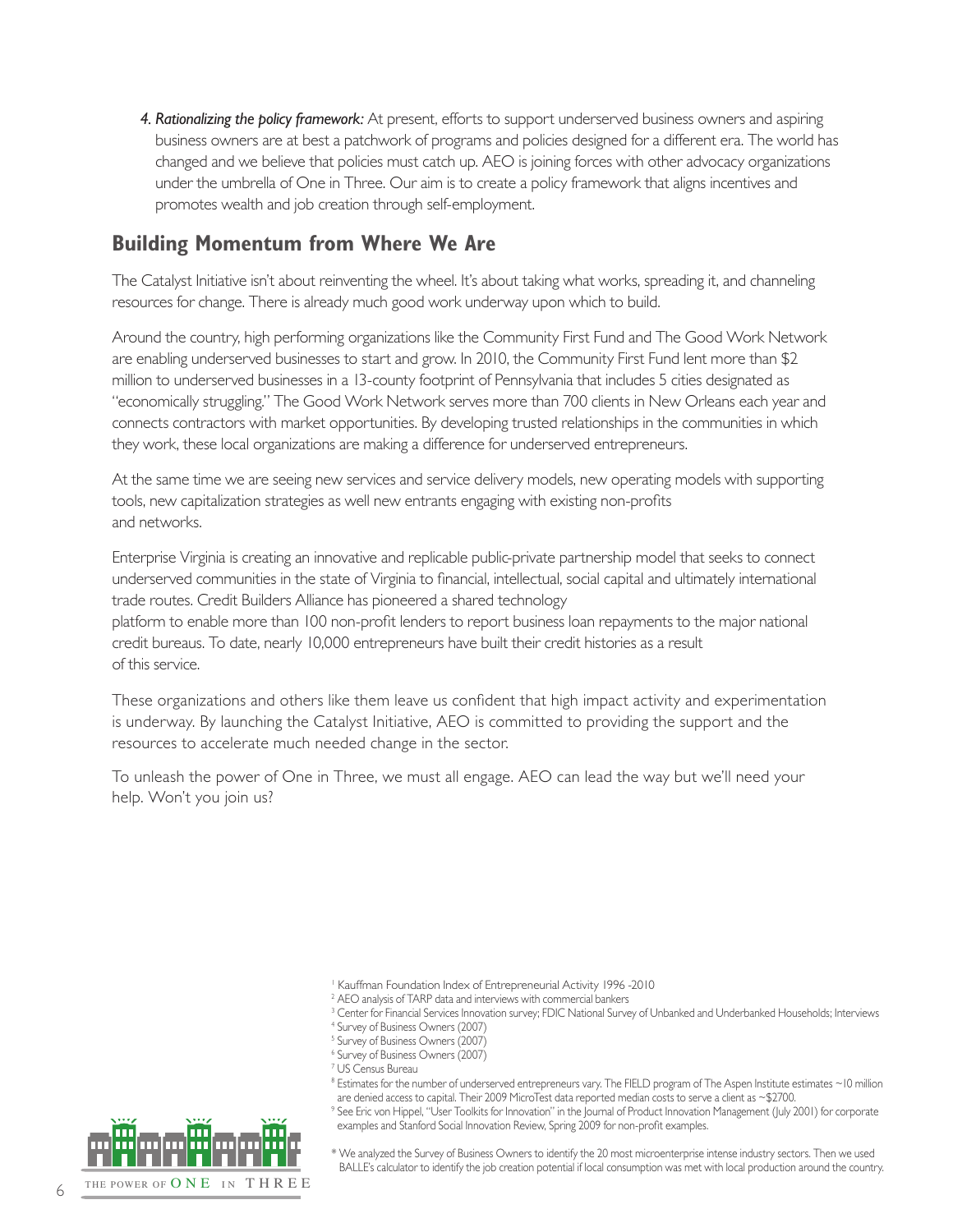## **WHERE THE CATALYST INITIATIVE BEGAN**

In May 2010 at our annual conference, AEO convened a group of non-profit CEOs, Executive Directors, and finance experts for a roundtable discussion. This dialogue uncovered both a need for funds and preliminary insights into many of the obstacles non-profits face when trying to resource their work.

Following that session, AEO began a systematic assessment of the current state of the U.S. microenterprise sector with the intent of uncovering opportunities to better reach underserved businesses and business owners. We began by asking a series of fundamental questions including:

- What is an "underserved entrepreneur," how many of them are there, and where are they?
- What does the current landscape of programs, services, and products targeted to support underserved entrepreneurs and business owners look like?
- Where are the highest potential opportunities to significantly increase the odds of success for these business owners and would-be business owners?

#### **What we have done:**

- *Demand Side Analysis.* To understand the universe of underserved entrepreneurs, we worked with Robert Fairlie, a Professor of Economics and the Director of the Master's Program in Applied Economics at the University of Santa Cruz, and others to analyze data on the numbers of business owners and the relationship between business ownership and wealth.
- *Supply-Side Analysis.* We needed a perspective on what is currently available to meet the needs of underserved entrepreneurs. We built a database of organizations and programs that offer financing and services to underserved businesses. In an effort to better assess coverage,

we segmented the data by geography, and then segmented based on: a) mission, b) strategic focus, c) product/service offerings, and d) operating model.

- *Size-of-the-Prize Analysis.* We tried to measure what solving for availability and access could be worth to the economy, communities, and businesses. Working with Michael Shuman, Director of Research and Economic Development at the Business Alliance for Local Living Economies (BALLE) and his colleague Kate Poole, we calculated the potential impact on job creation from the top sectors for microenterprise in each state using a proprietary tool BALLE created. We also looked at trade flows (e.g. imports) within developing countries to get a sense of the value that could be available to microbusinesses from global trade.
- *Funds Flow Scan.* We studied funds sources and their dynamics in order to get a sense of how resources are allocated. This included interviews with expert practitioners to understand trends and uncover new financing opportunities for both underserved businesses and the non-profits that serve them.
- *Financial Health Assessment.* Working with the Nonprofit Finance Fund, we developed a perspective on the financial health of ~500 nonprofit organizations in this sector.
- *Interviews.* We talked with more than 100 practitioners, stakeholders, and business owners around the country to more fully understand their aspirations, challenges, and situations.
- *Idea and Inspiration Catalog.* We started collecting ideas and interesting approaches from other sectors and geographies that could be applied here. Going forward, we hope to make this effort "open source" in order to unlock ideas for others.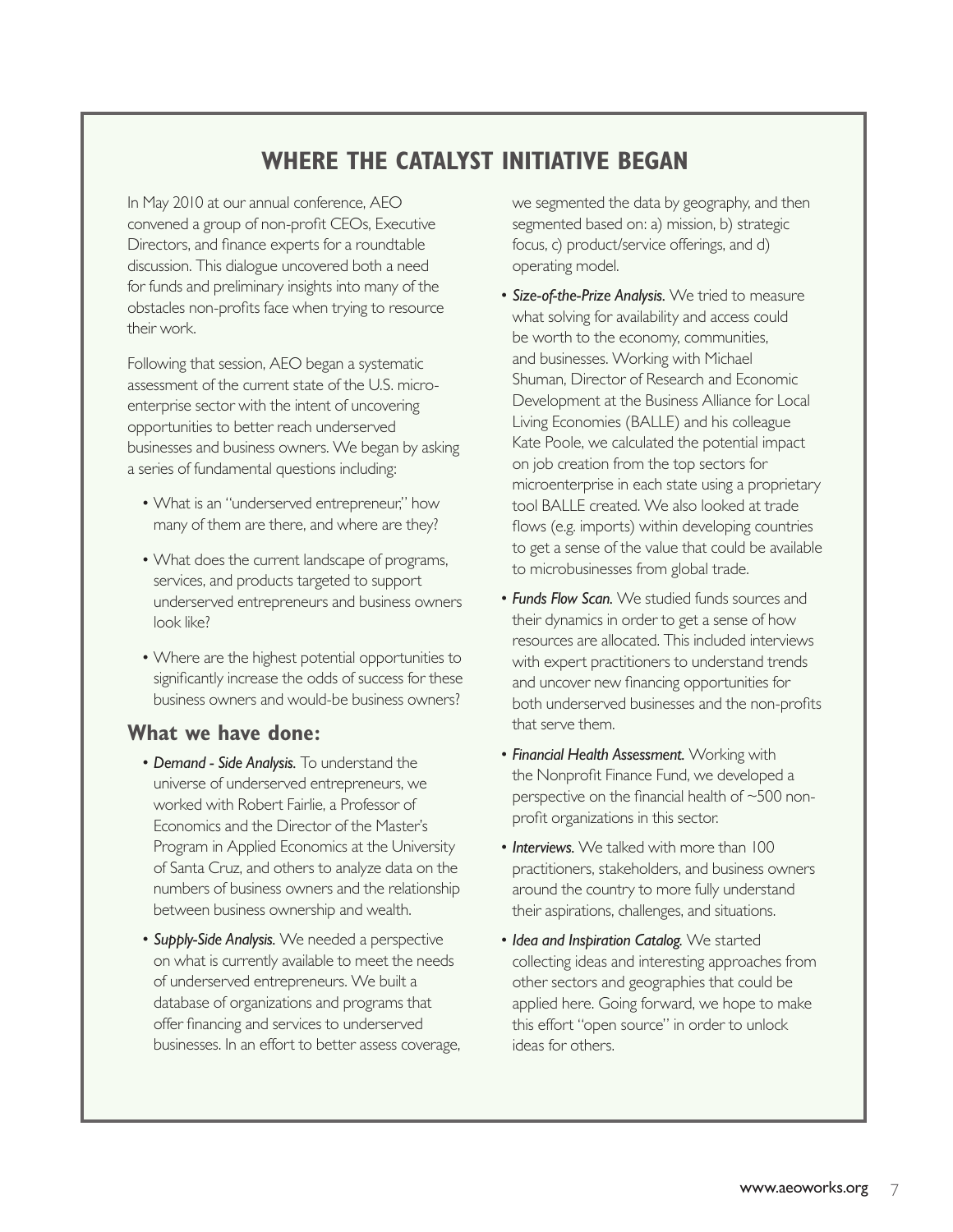#### **OUR THANKS**

What began as a discussion at the 2010 AEO conference has taken on a life of its own. Many people and organizations have contributed to this work. It is truly a group effort reflecting the breadth and diversity of the individuals and organizations committed to reaching underserved business owners and aspiring business owners.

We would like to express our gratitude to many individuals and organizations for their generosity and support for this project: The panelists at the 2010 CEO Forum who provoked so much rich dialogue and thought. This includes Joy Anderson, Founder and President of Criterion Ventures; Lisa Hall, President & CEO of the Calvert Foundation; Jennifer Henderson, CEO/Manager & Co-Founder, Strategic Decisions, LLC; and Garvester Kelly, Vice President of the Nonprofit Finance Fund. We would also like to thank the Citi Foundation for its generous support in underwriting the report and the first phase of the Catalyst work. We are especially grateful to Graham Macmillan for his insight and guidance on the work. Additional thanks to the team at the Nonprofit Finance Fund who began this journey and have shepherded it through with Garvester Kelly, including Shilpi Shah, Garret Brinkerhoff, Paul Bennett, and Kim Cook; the AEO Board of Directors for their active engagement in shaping the ideas and opportunities represented by this initiative. All of the practitioners and experts who took the time to speak with us about the work that they do and the ways that we could make it better; Rob Fairlie for his thoughtful guidance on the academic literature and patient explanation of various datasets; Michael Shuman and BALLE for use of their "Economic Leakage" calculators and guidance through the process; Vikki Frank, Executive Director of the Credit Builders Alliance for her thoughtful perspectives on the sector and her feedback on the report; Elaine Edgcomb, Joyce Klein, Tamra Thetford and all of the participants in the Scale Academy, whose experience and insights provided a consistent "reality check" on the real constraints and opportunities for practitioners; Tom Givens, Anne Schaffer, Rick Terrell, and Deb Yuhas, the extraordinary creative team at Capital One for their generous pro bono work on the design and copy of the report; and finally the team at AEO who contributed to this work: Archana Chidanandan, Mumbi Carter, Matt Crandall, Katie Glerum, Michael McVicker, Nikita T. Mitchell, and Erika White.

Connie Et ans Tammy A. Halevy A. Halevy A. Halevy A. Halevy A. Halevy A. Halevy A. Senior Vice F

**Senior Vice President** Membership & New Initiatives